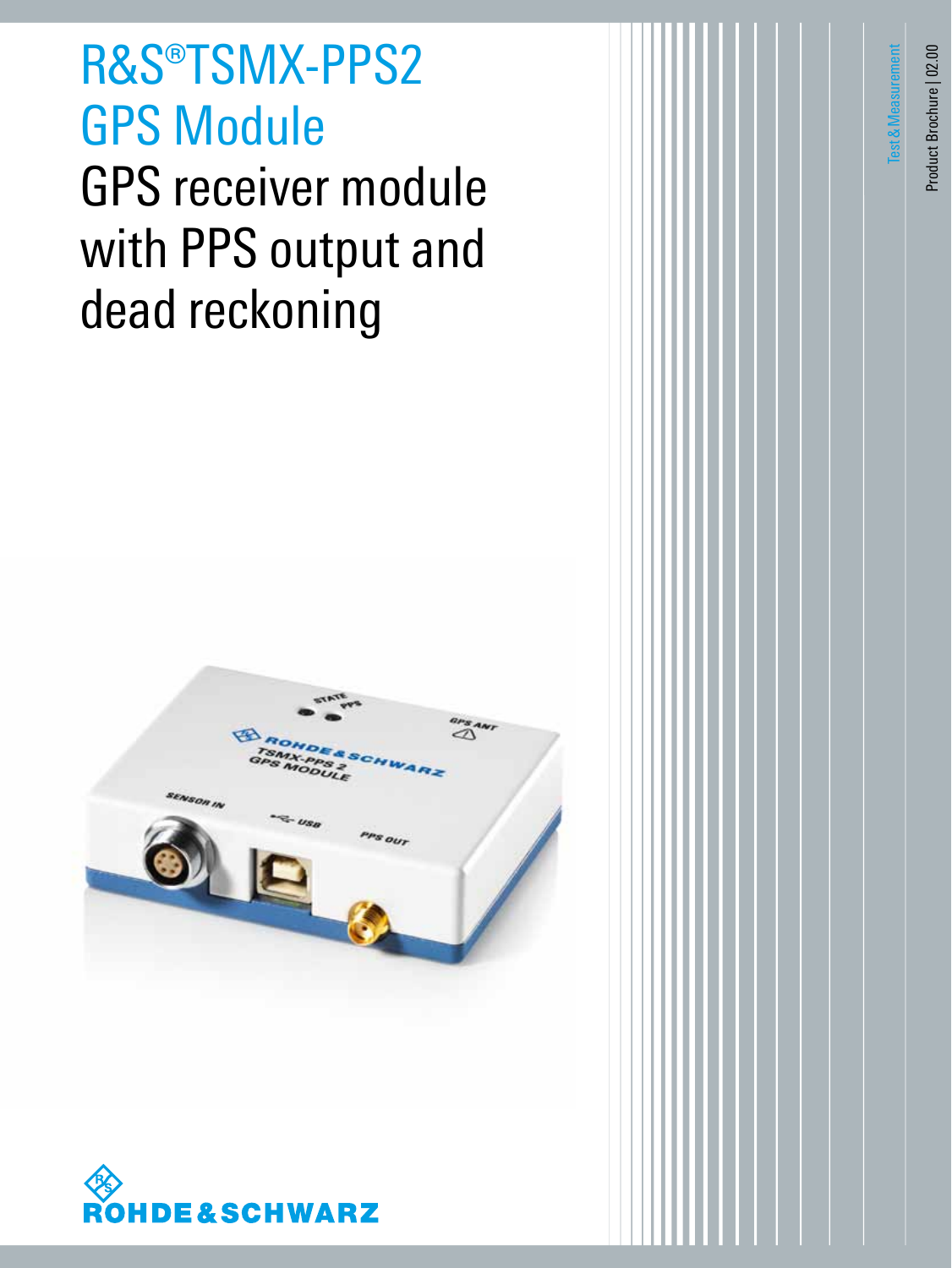# R&S®TSMX-PPS2 GPS Module At a glance

The R&S®TSMX-PPS2 is a GPS receiver module with time synchronization pulse/PPS output and automotive dead reckoning (ADR) for high-precision measurements, e.g. in combination with the R&S®TSMx drive test scanners.

The accuracy of scanner measurements is highly dependent on synchronization with the wanted signals. Synchronization can be achieved by means of synchronization signals that are found inside mobile radios but that nevertheless exhibit a certain lack of accuracy. This is why the R&S®TSMX-PPS2 GPS module is a better alternative. It evaluates GPS signals and returns position data and a highly precise time reference at the PPS connector.

The module is small, handy and versatile. The integrated u-blox chipset offers maximum sensitivity so that position measurements can be performed even inside buildings. The integrated ADR allows navigation even in locations with limited or no GPS signal, e.g. in tunnels, parking garages and street canyons. All that is needed are pulses from speed and direction sensors (forward/reverse), usually available and accessible in vehicles. The USB-fed power supply eliminates the need for an external power supply. An integrated backup unit permits rapid positioning after a cold start.

The R&S®TSMX-PPS2 must be used if base station localization is performed with an R&S®TSMx and the R&S®ROMES3LOC option from R&S®ROMES.

# **Key facts**

- **I** Highly sensitive GPS receiver with integrated automotive dead reckoning (ADR)
- ❙ Pulses per second (PPS) output
- ❙ 50 channels
- ❙ Update rate of 1 Hz
- Compact, light and versatile

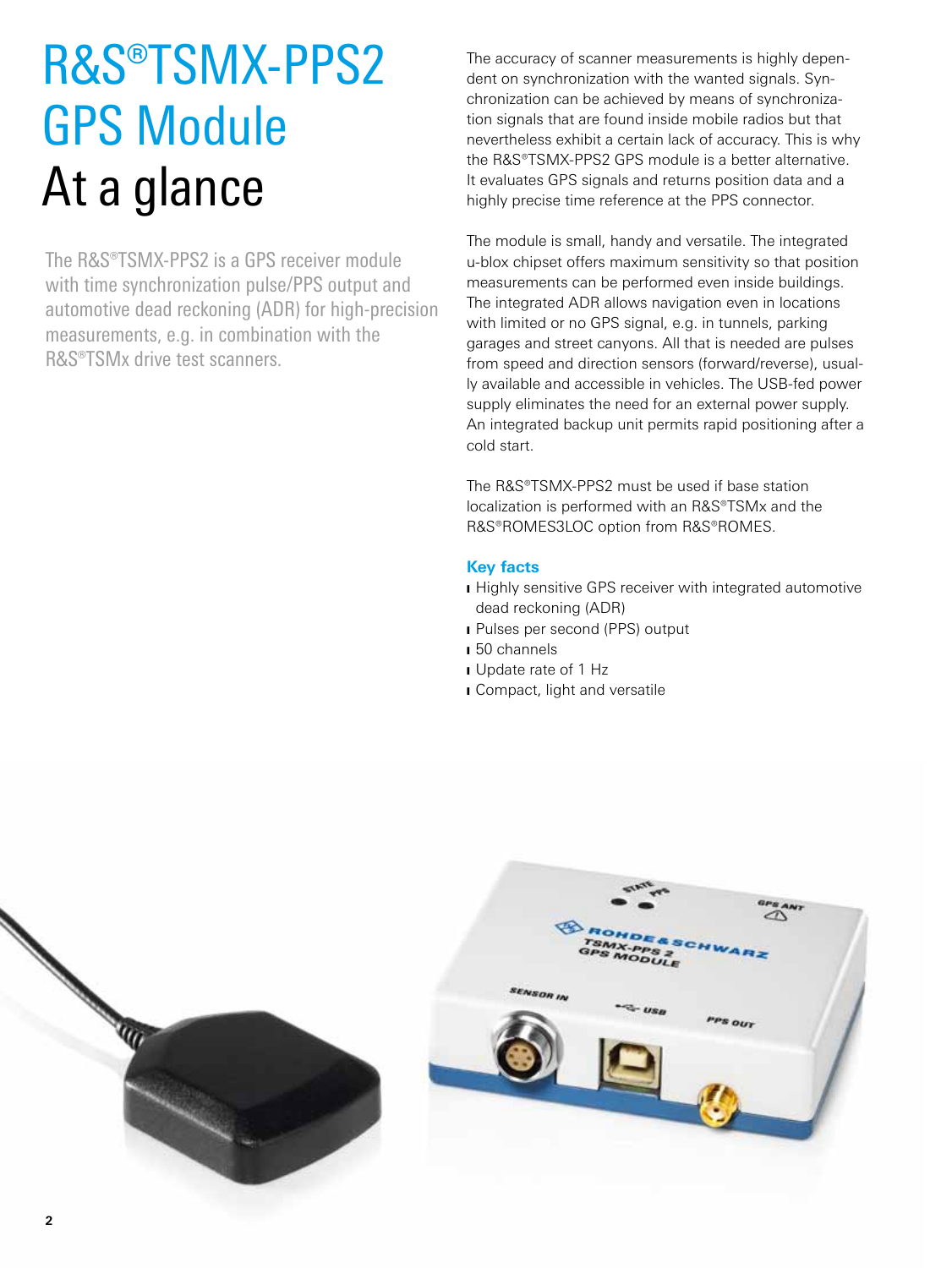## **Benefits and key features**

## **Automotive dead reckoning**

- Position information even in locations with no GPS reception (e.g. in tunnels or buildings)
- External pulse generator required (e.g. vehicle speed sensor)

## **High sensitivity**

- ❙ Usable in buildings
- **I** High accuracy

## **Time synchronisation/PPS output**

■ Precise synchronization of an R&S®TSMx drive test scanner

## **Supported instruments**

R&S®TSMX-PPS2 with time synchronisation/PPS pulses can be used in combination with one of the following instruments:

- ❙ R&S®TSMQ
- ❙ R&S®TSML-C/-G/-W
- ❙ R&S®TSML-CW/-GW
- **I R&S®TSMU with R&S®TSMU-K11/-K12/-K13**

## **System configuration**

- **I** Independent (configuration 1): R&S®TSMX-PPS2 and supplied USB cable for connecting to a PC for positioning
- ❙ R&S®TSMX-PPS2 and R&S®TSMX (configuration 2): Connection same as in configuration 1 except with additional time synchronisation/PPS pulse
- **I** Automotive dead reckoning (configuration 1 and 2): Supplied open-ended cable for connecting the R&S®TSMX-PPS2 to the output of vehicle speed or direction sensors (optional)

Configuration 2 and the R&S®ROMES4LOC option from R&S®ROMES can be used to accurately locate all relevant types of base stations (GSM, WCDMA, LTE, CDMA2000®, EVDO, WiMAX™, TETRA).

| <b>Specifications</b>            |                                   |  |  |
|----------------------------------|-----------------------------------|--|--|
| <b>GPS</b> receiver              |                                   |  |  |
| <b>GPS</b> chipset               | u-blox I FA-6R                    |  |  |
| Number of channels               | 50                                |  |  |
| Sensitivity <sup>1)</sup>        | typ. -160 dBm                     |  |  |
| Update rate                      | 1 Hz                              |  |  |
| Accuracy <sup>2)</sup>           | typ. 2.5 m CEP                    |  |  |
| Startup time <sup>3)</sup>       |                                   |  |  |
| Cold start                       | typ. $<$ 32 s                     |  |  |
| Hot start                        | typ. $<$ 3 s                      |  |  |
| <b>Physical characteristics</b>  |                                   |  |  |
| Operating temperature range      | $0^{\circ}$ C to +50 $^{\circ}$ C |  |  |
| Power consumption at 5 V         | 450 mW                            |  |  |
| <b>Connectors</b>                |                                   |  |  |
| GPS antenna (GPS ANT)            | <b>SMA</b>                        |  |  |
| PPS output (PPS OUT)             | <b>SMA</b>                        |  |  |
| Sensor input for ADR (SENSOR IN) | ODU MINI-SNAP (6-pin)             |  |  |
| USB (signal and voltage supply)  | type B                            |  |  |

<sup>1)</sup> Sensitivity with supplied antenna, for "acquisition and reacquisition" and tracking. Cold start requires higher signal level.

- <sup>2)</sup> Circular error probability (CEP): radius of a horizontal circle at the true antenna site that includes 50% of all position calculations.
- 3) Measured with good satellite view and –130 dBm signal level.

| <b>Ordering information</b>                                                                                                                                             |                     |              |  |
|-------------------------------------------------------------------------------------------------------------------------------------------------------------------------|---------------------|--------------|--|
| <b>Designation</b>                                                                                                                                                      | <b>Type</b>         | Order No.    |  |
| <b>GPS Module</b>                                                                                                                                                       | R&S®TSMX-PPS2       | 1515.7120.02 |  |
| Includes: GPS module, active GPS antenna, USB cable, SMA/BNC<br>adapter for PPS connector, open-ended sensor cable for connecting to<br>vehicle speed/direction sensors |                     |              |  |
| Radio network analyzer                                                                                                                                                  |                     |              |  |
| Quad Tech Drive Test Receiver                                                                                                                                           | <b>R&amp;S®TSMO</b> | 1153.6000.50 |  |
| <b>CDMA Radio Network Analyzer</b>                                                                                                                                      | R&S®TSMI-C          | 1153.6000.12 |  |
| <b>GSM Radio Network Analyzer</b>                                                                                                                                       | R&S®TSMI-G          | 1153.6000.13 |  |
| <b>WCDMA Radio Network Analyzer</b>                                                                                                                                     | R&S®TSML-W          | 1153.6000.11 |  |
| CW Radio Network Analyzer                                                                                                                                               | R&S®TSMI-CW         | 1153.6000.15 |  |
| <b>GSM WCDMA Radio Network</b><br>Analyzer                                                                                                                              | R&S®TSMI-GW         | 1153.6000.20 |  |
| Radio Network Analyzer                                                                                                                                                  | <b>R&amp;S®TSMU</b> | 1153.6000.02 |  |
| WCDMA PN Scanner Option for<br><b>R&amp;S®TSMU</b>                                                                                                                      | R&S®TSMU-K11        | 1153.4550.02 |  |
| CDMA PN Scanner Option for<br><b>R&amp;S®TSMU</b>                                                                                                                       | R&S®TSMU-K12        | 1153.4608.02 |  |
| GSM Network Scanner Option for<br><b>R&amp;S®TSMU</b>                                                                                                                   | R&S®TSMU-K13        | 1153.4572.02 |  |
| <b>Software</b>                                                                                                                                                         |                     |              |  |
| Drive Test Software Platform                                                                                                                                            | R&S®ROMFS4          | 1117.6885.04 |  |
| Driver for BTS Positioning                                                                                                                                              | R&S®ROMES4LOC       | 1117.6885.32 |  |
| Driver for R&S®TSMU.<br>R&S®TSML, R&S®TSMQ Scanner                                                                                                                      | R&S®ROMES4T1Q       | 1117.6885.40 |  |

CDMA2000® is a registered trademark of the Telecommunications Industry Association (TIA-USA).

"WiMAX Forum" is a registered trademark of the WiMAX Forum. "WiMAX", the WiMAX Forum logo, "WiMAX Forum Certified", and the WiMAX Forum Certified logo are trademarks of the WiMAX Forum.